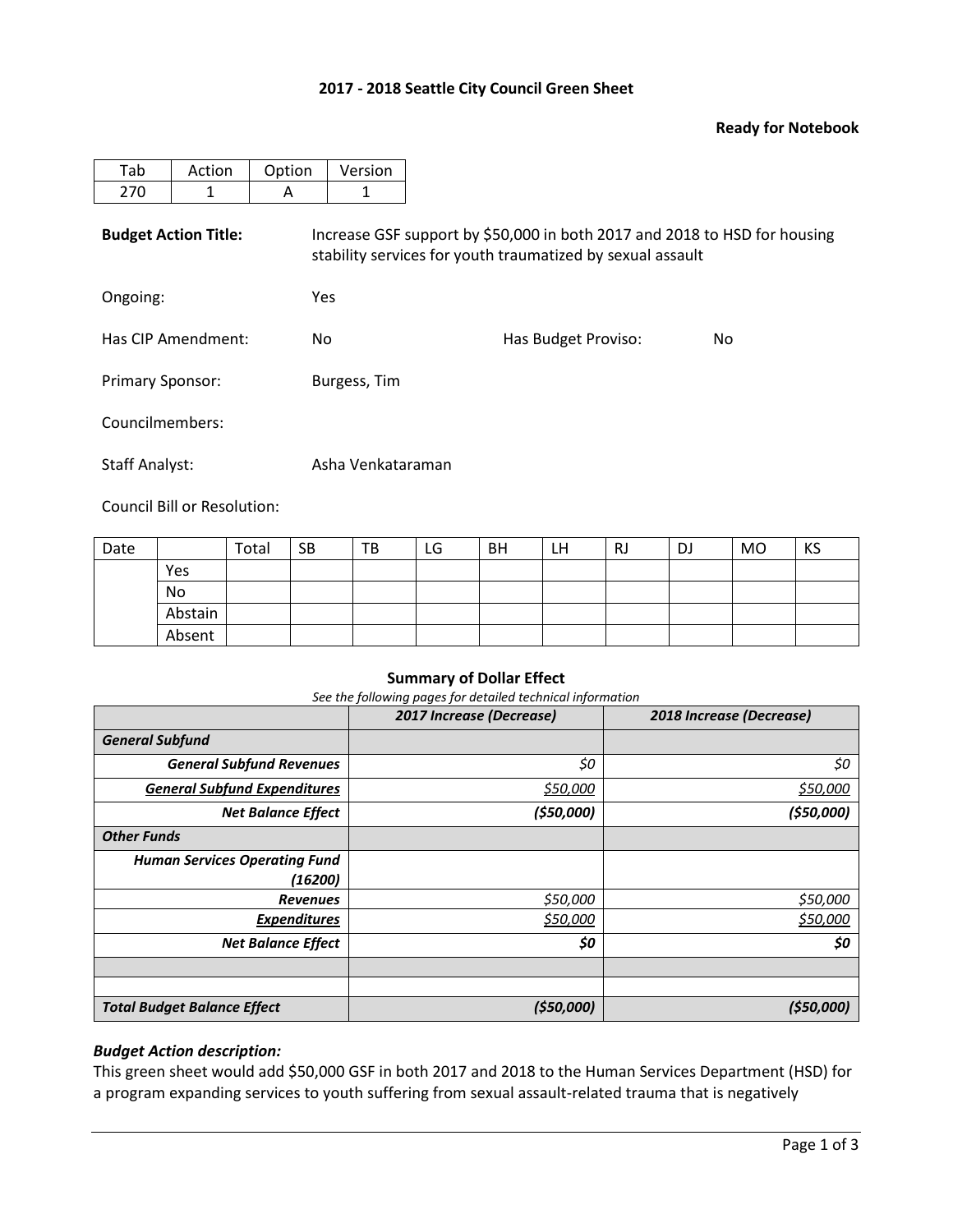| Action | Ontion | Version |
|--------|--------|---------|
|        |        |         |

impacting their ability to achieve housing stability, such as Project 360 at the King County Sexual Assault Resource Center.